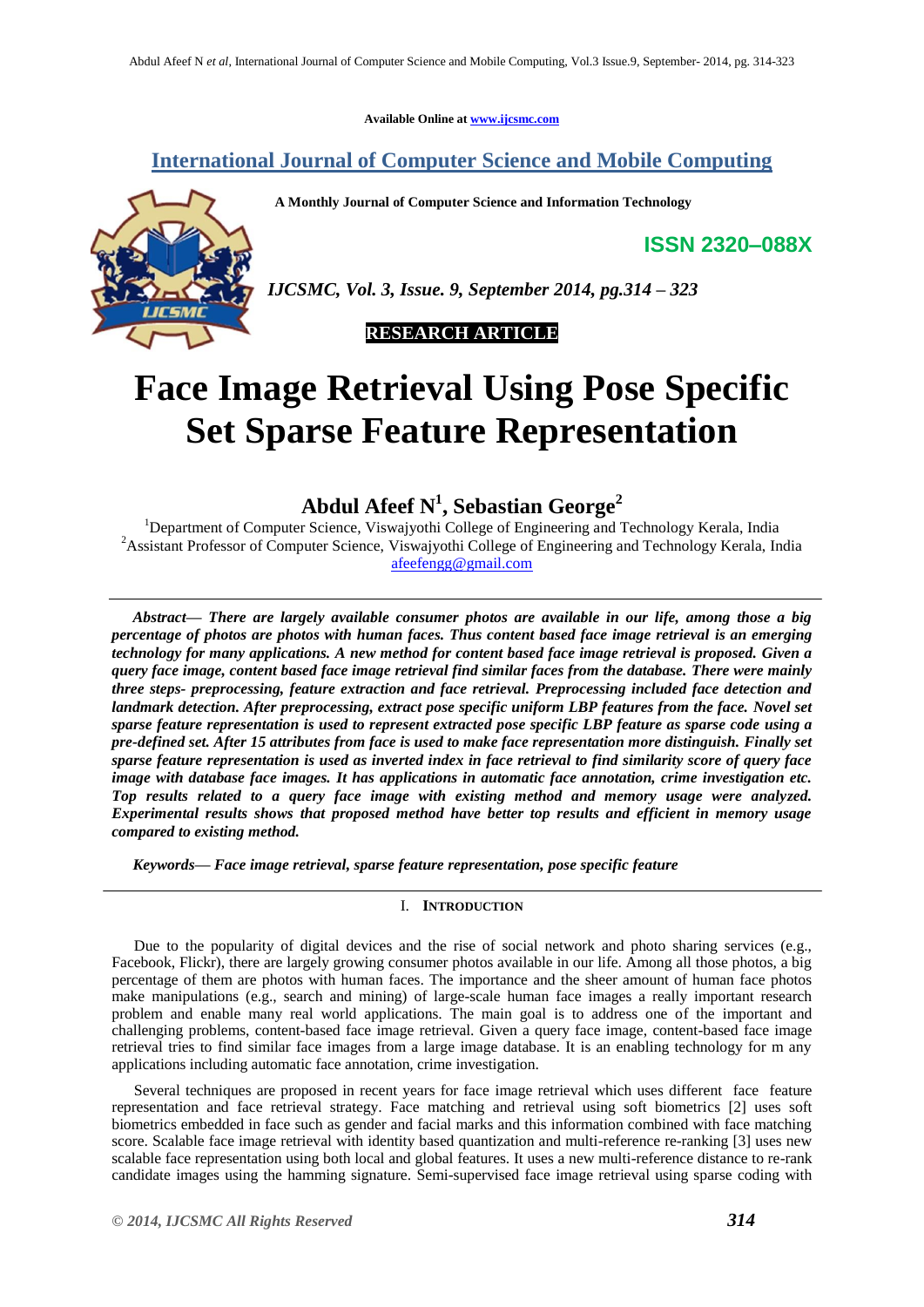identity constraints [4] integrate partial identity information in sparse feature representation for better face image retrieval results. Combining attributes and fisher vectors [5] improves the performance of retrieval of particular objects as well as categories. Scalable face image retrieval using attribute enhanced sparse codewords uses both low level features such as uniform LBP features and high level human attributes for better retrieval results.

Traditional methods for face image retrieval usually use low-level features to represent faces, but low-level features are lack of semantic meanings and face images usually have high intra-class variance (e.g., expression, posing), so the retrieval results are unsatisfactory. To tackle this problem, use identity based quantization and identity-constrained sparse coding, but these methods might require clean training data and massive human annotations. Many of the face image retrieval techniques does not consider pose of the face for extracting features from the face. So same person of different poses may represented by dissimilar features and different classes. Traditional sparse coding for face image retrieval represent a feature by a linear combination of column vectors of a dictionary. Number of sparse codewords depends on size of the dictionary and sometimes it may resulted in representing same person in different classes.

The main objective of this work is to provide a new perspective on content-based face image retrieval by incorporating pose specific extraction of components and features from face. Pose specific uniform LBP feature is extracted from the face which is then represented as sparse codewords. A novel representation called set sparse feature representation is proposed to represent extracted pose specific uniform LBP features from the face using a pre-defined set. 15 attributes are used to make represented set sparse feature more distinguish. In retrieval stage, set sparse code is inversely indexed with image list to find similarity score for better face image retrieval. The main characteristics of proposed methods are 1) Pose of the face is considered in feature extraction and 2) Set sparse feature representation is used to find sparse code of extracted features.

#### II. **OVERALL DESIGN OF PROPOSED METHOD**

The overall design of proposed face image retrieval technique is shown in Figure 1. Initilally select the query image and preprocessing such as face detection, 66 landmark detection and face alignment are done for the query face image. After preprocessing, find pose of the face image such as left or right. Then extract pose specific four components from the face such as eyebrow, eye, nose and mouth. In feature extraction step, compute 59 dimensional uniform LBP feature from components and select 15 attributes of face image. Then novel set sparse feature algorithm is used to create representative sparse code for the face image and attributes are used for better distinguishing power. Finally in retrieval stage, sparse code inversely indexed with image list and compute similarity score with database images after finding hamming distance of query with database images.



Fig 1 Overall design of proposed method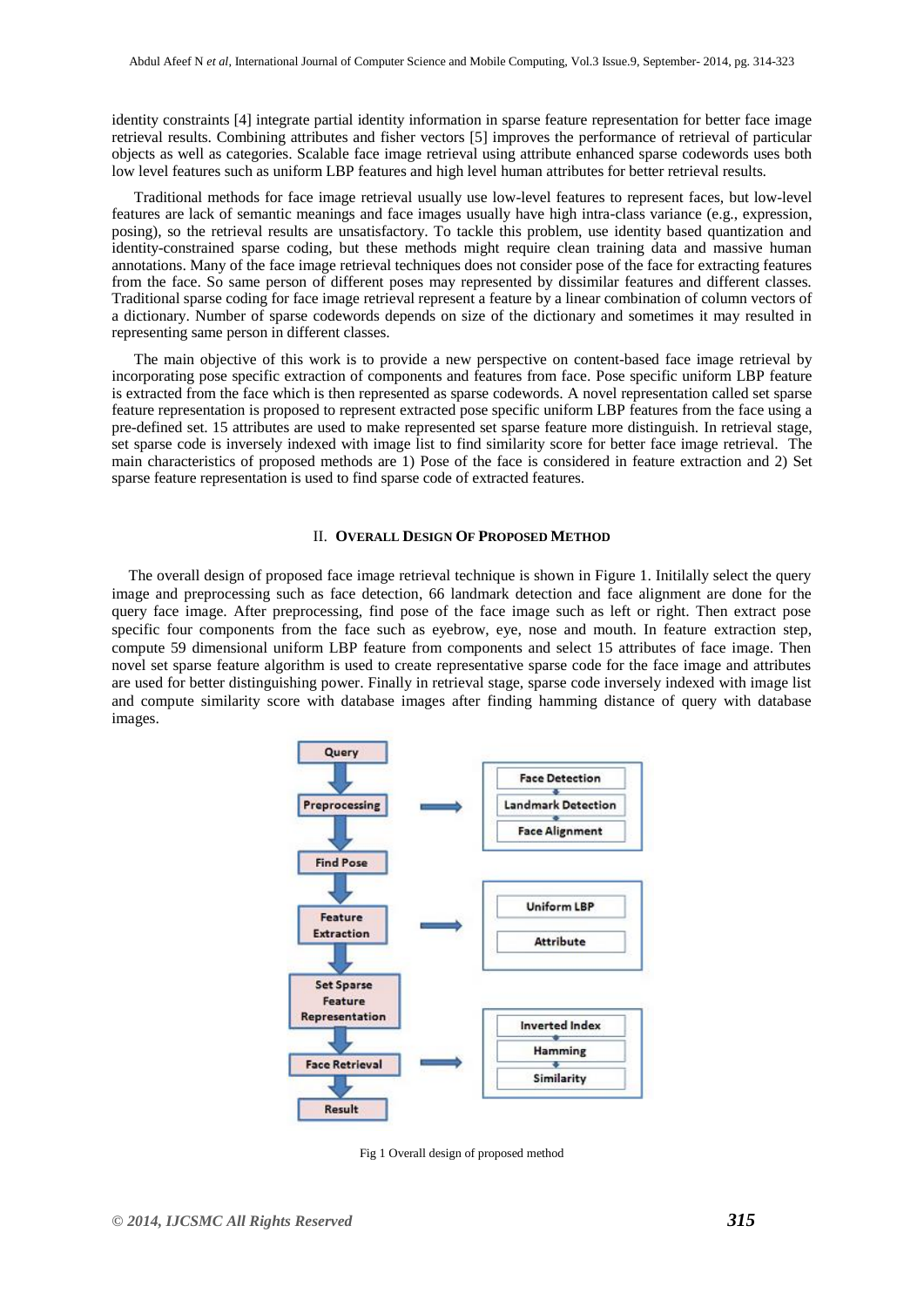#### III. **MODULE DESCRIPTION**

The system includes four main components

- 1. Select Query Image.
- 2. Preprocessing.
- 3. Find Pose.
- 4. Feature Extraction.
- 5. Set Sparse Feature Representation.
- 6. Face Retrieval.

#### **1. Select Query Image**

Content based face image retrieval aims to retrieve similar face images from the database of given query image. Initially select a query image which needs to retrieve similar face images from database. Figure 2 shows the selected query image.



Fig 2 Query image

## **2. Preprocessing**

After selecting query face image, preprocessing is done to query image. It mainly consist of three steps such as face detection, landmark detection and face alignment.

Use Viola-Jones face detector to locate face in the query image. It returns a four dimensional row vector which gives the information about top left corner of the face, width and height of face from top left corner. First value represent x coordinate of the top left pixel of face and second value represent y coordinate of that pixel. Third and fourth value represent width and height respectively from top left corner of the face. Using this, find four corners of the face. Using these four corners, a rectangular box is drawn around face. Figure 3 shows corresponding face for the query image in Figure 2.



Fig 3 Detected face

After face detection, 66 landmarks are located in detected face image. It uses active shape model to locate landmark. It returns 132 dimensional column vector which contain x and y coordinates of detected landmarks. These landmarks are used for finding pose and extracting pose specific components such as eyebrow, eye, nose and mouth. Figure 4 shows detected landmarks of detected face image in Figure 2.



Fig 4 Landmark detection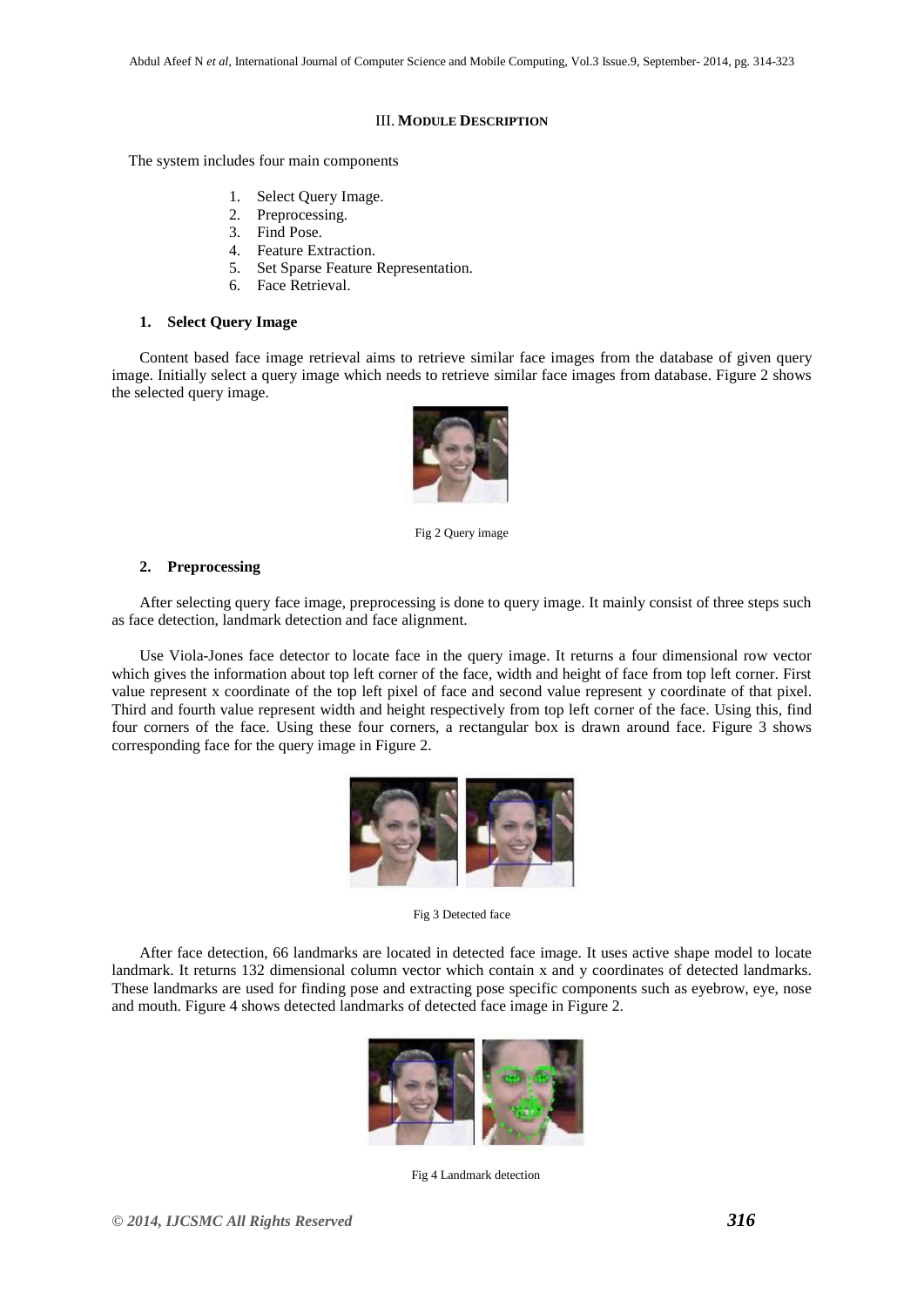After locating 66 landmarks from detected face image, face is aligned using the detected landmarks. For that, boundary landmarks are selected and store the x and y coordinates of boundary points in different column vector. Then extract largest possible polygon that can extract using boundary points as aligned face image. Figure 5 shows corresponding aligned face image for the landmark detected face in Figure 2.



Fig 5 Aligned face

#### **3. Find Pose**

The proposed method considers pose of the query face image to extract components from the face. It uses four landmarks from the 66 located points. Let the difference between x coordinates of landmark 48 and 4 be 'A' and difference between x coordinates of 12 and 54 b e 'B' . If the value of A greater than B, then set the pose as right, else set the pose of the query face image as left. This pose is then used in the feature extraction stage to extract pose specific component extraction from the face such as eyebrow, eye, nose and mouth. Figure 6 shows the pose of query face image.



Fig 6 Right pose

#### **4. Feature Extraction**

After finding pose of the query face image, extract pose specific components from the face. If pose equals right, then extract right eyebrow, eye, nose and mouth. Figure 7 shows extracted pose specific components from query face image. Then extract 59 dimensional uniform LBP using algorithm1. Then select 15 attributes [7] of query face image for set sparse feature representation and finally for the indexing stage. Selected attributes are, male, white, youth, senior, black hair, blond hair, bald, no eyewear, mustache, chubby, straight hair, receding hairline, bushy eyebrows, big nose and big lips.



Fig 7 Pose specific components

Uniform LBP is defined for a non-boundary pixel in a patch by using eight neighbouring pixels around it. Let 'c' be the centre pixel and  $p_1$  to  $p_8$  be eight neighbouring pixels from left bottom in clockwise direction. Compare centre pixel 'c' with each  $p_i$ , i from 1 to 8. If  $p_i > c$ , set  $a_i = 1$ , else 0. Then orderly arrange all  $a_i$ 's and find number of transition in bits. If transition less than three, it considered as uniform and its uniform LBP value is set as decimal value of  $a_i$  from 1 to 8. If transition greater than two, it considered as non-uniform and set uniform LBP value of centre pixel as a constant say for example 5. In a  $10x10$  patch, there are 64 non boundary pixels and found uniform LBP value of all 64 non boundary pixels and compute the histogram and then get 59 dimensional uniform LBP value for a patch. Likewise find 59 dimensional ULBP from all square patches of size 10x10 from all extracted pose specific components. Algorithm1 is used to compute 59 dimensional ULBP from all extracted pose specific components which uses the inputs extracted components and the pose of the face gives the output ULBP59 as 59 dimensional ULBP for the face.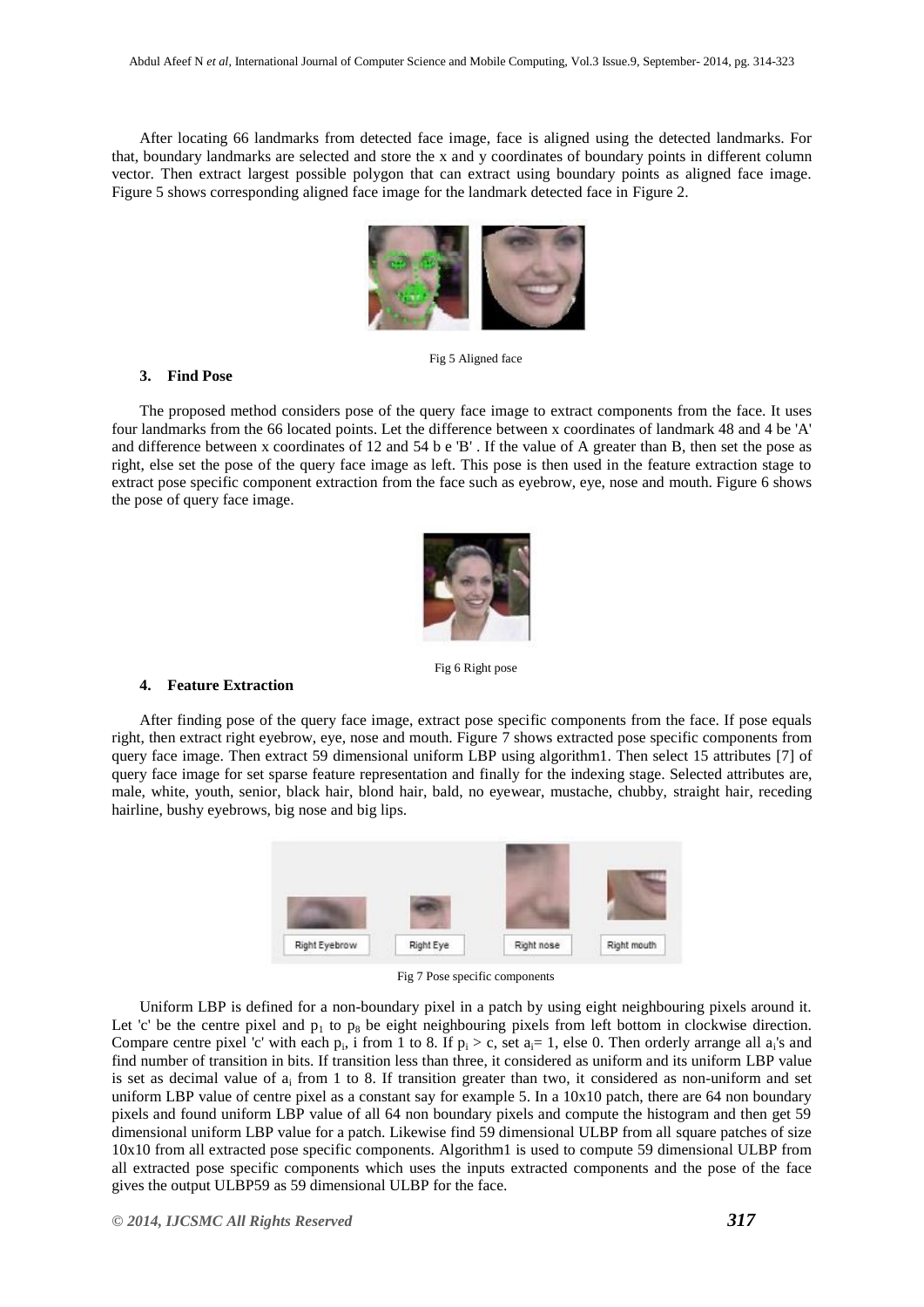**Algorithm1** : Compute-59dimULBP

**Input** : Extracted Components, pose

**Output** : ULBP59

1. Start

- 2. InitializeprevULBP59as empty
- 3. Select components
	- (a) If pose equals right, select right components and convert to gray
	- (b) Else select left components and flip using algorithm2
- 4. For each selected components (order : eyebrow, eye, nose, mouth)
	- (a) Extract all 10x10 square patches row-wise
	- (b) For each square patch
		- i. Compute ULBP values for all 64 non-boundary pixels
		- ii. Compute histogram of ULBP
		- iii. Append histogram with prevULBP59
- 5. SetULBP59equalsprevULBP59

6. End

If the pose of face is left, then it needs to flip the extracted left components before extracting ULBP. Algorithm2 flip the extracted let components as look like right components for the standardisation of component shape for all database images.

#### **Algorithm2** : Flip

**Input** : Extracted Left Components

**Output** : Flipped Left Components

1. Start

2. For each input (order : left eye brow, eye , nose and mouth)

- (a) Convert to gray image
- (b) Find number of rows and columns
- (c) Set *n* as number of columns and *m* as rows
- (d) Initialize *Flipped* as zero matrix of *m* rows and *n* columns
- (e) For each column *i* from *1* to *n*
	- i. Set column *i* of *Flipped* as column(*n-i+1*) of input
- 3. Set Flipped Left Components as set of outputs from step2

4. End

# **5. Set Sparse Feature Representation**

Sparse coding is used for representing feature as zeros and ones which contains most of the elements as zero. It is very useful in retrieval stage in which inverted indexing is performed on sparse code versus image list. Traditional sparse coding method required a dictionary which used to represent a feature by linear combination of column vectors of dictionary. This work proposed a new perspective on sparse coding which uses a five dimensional set for representing a feature as sparse called set sparse feature representation. It does not need a dictionary. By combining with attributes from face, it retrieves better top results compared to base paper and it also very effective in memory. Algorithm3 explains the novel set sparse feature algorithm which takes input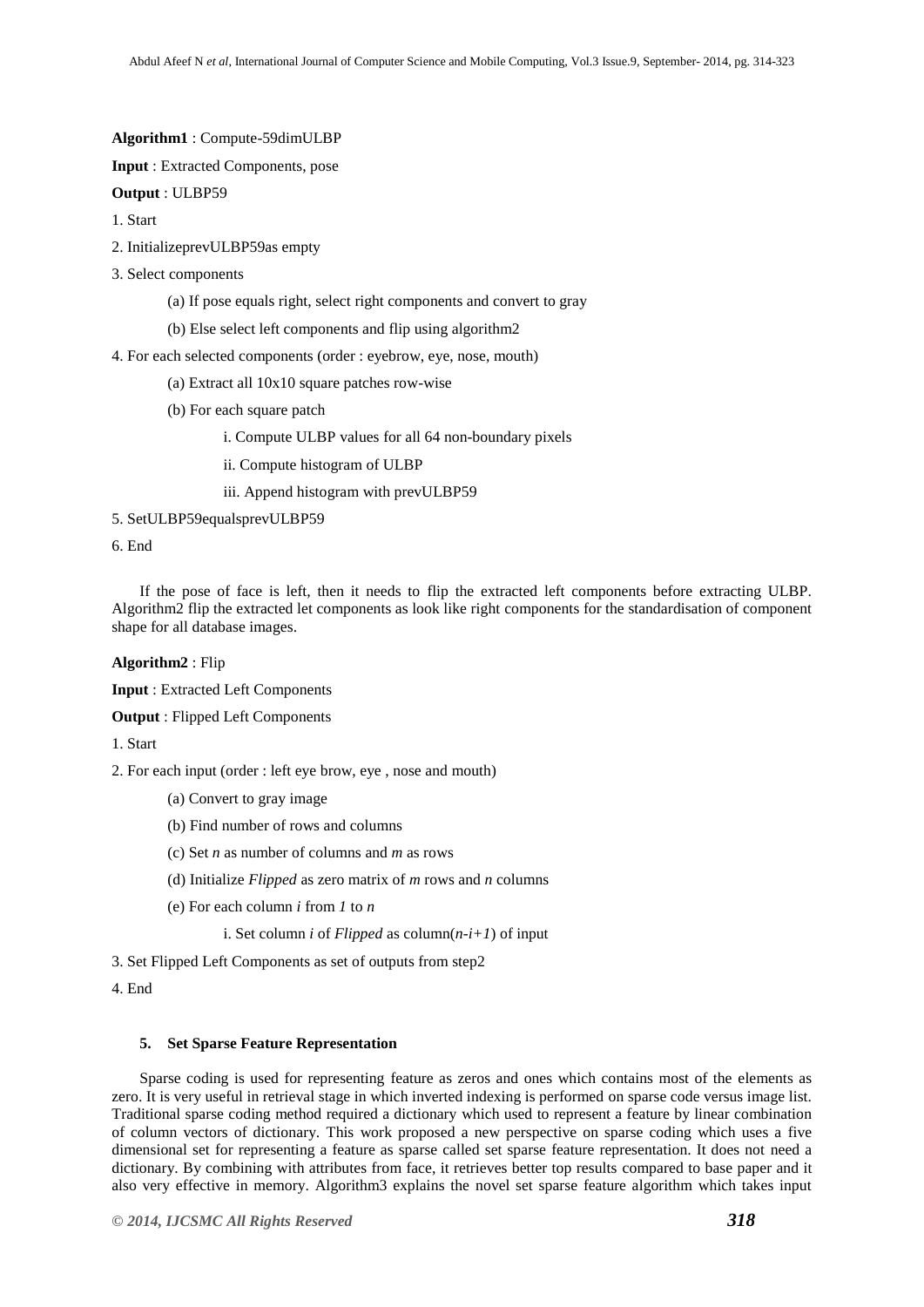*ULBP59* from algorithm1 and gives back the result *set sparse feature* as output. *set sparse feature* contains most of the elements as zero and others as ones.

**Algorithm3** : Set Sparse Feature Face

**Input** : ULBP59

**Output** : Set Sparse Feature

1. Start

2. Find number of rows *m* and columns *n* of *ULBP59*

3. Combine adjacent two columns of *ULBP59*(So *n/2* columns)

- 4. Assign set as [1 2 10 15 20]
- 5. Initialize *Set Sparse Feature* as empty
- 6. For *i* increment from 1 to n/2

6.1 For *j* increment from 1 to m

6.1.1 Set *num* as*ULBP59(i,j)*

6.1.2 Initialize *temp* as empty

6.1.3 For *i* decrement from 5 to 1

6.1.3.1 Set *Curr* = Set(i)

61.3.2 Check *flag* as  $num \geq Curr$ 

1) If`*flag* equals 1

i. Append 1 to starting of *temp*

ii. Set *num* as reminder of *num*/*Curr*

iii. Set *Curr*=*Set(i-1)*

2) Else

i. Append 0 to starting of *temp*

ii. Set *Curr* = *Set(i-1)*

iii. Goto step 6.1.3

6.1.4 Append *temp* to *Set Sparse Feature*

6.1.5 If  $j < m$ , goto step 6.1, else goto step 6

7. End

Algorithm4 is used for further increasing the distinguishing power of the extracted *set sparse feature* by using the 15 attributes from face. It takes the inputs *set sparse feature* and 15attributes and gives back final *Attr\_Set\_Sp\_Code* which is used in the final retrieval stage for inverted indexing.

**Algorithm4** : Attribute Set Sparse Face

**Input** : set sparse feature , 15 Attributes

**Output** : Attr\_Set\_Sp\_Co de

1. Start

2. For *i* increment from 1 to 15

(a) If positive attribute *f<sup>i</sup>* equals 1

(b) Else *f<sup>i</sup>* equals 0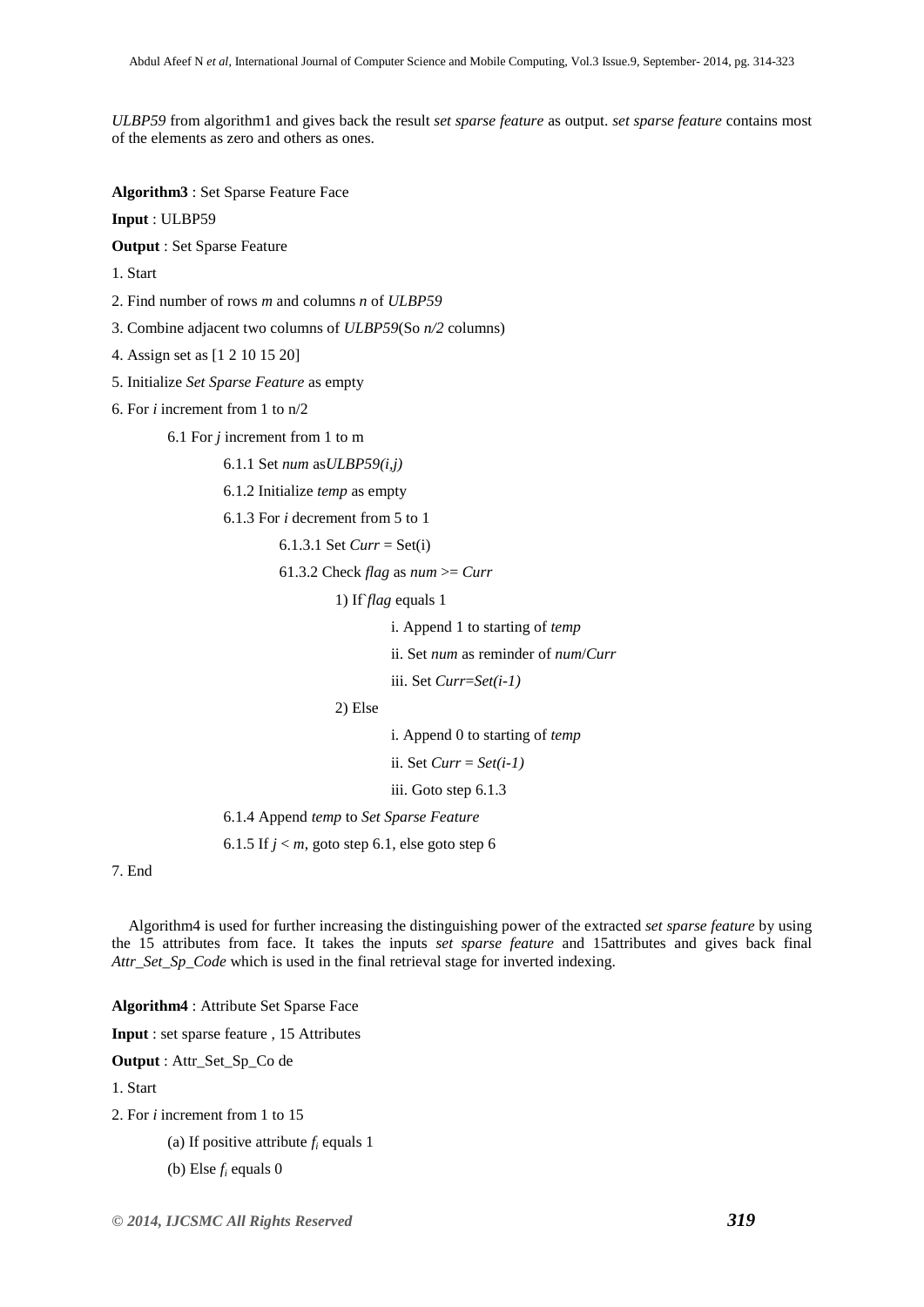3. Select *n* attributes say  $a_1$  to  $a_n$  from  $f_1$  to  $f_{15}(1 \leq n \leq 15)$ 

- 4. Set the length of`*set sparse feature* equals *m*
- 5. Append rem(*m*/*n*) zeros at the end of *set sparse feature*
- 6. Set new length of *set sparse feature* equals *m\_new*
- 7. Divide *m\_new* into equal *n* partitions of length *len*
- 8. Set *zero\_append* as zero vector of size *len*
- 9. Initialize *temp* as empty matrix
- 10. For each partition *i* increment form 1 to *n*
	- (a) Set *Add\_part* as partition *i*
	- (b) If *a<sup>i</sup>* = 1, append *zero\_append* at the end of *Add\_part*
	- (c) Else append *zero\_append* at the start of *Add\_part*
	- (d) Append *Add\_part* at the end of *temp*
- 11. Set *attr* as row vector  $f_1$  to  $f_{15}$
- 12. Set *attr\_inv* as 1- *attr*
- 13. Set *attr\_temp* as empty
- 14. For *i* increment from 1 to 80
	- (a) If`mod(i,2) equals 1, append *attr* at end of`*attr\_temp*
	- (b) Else append *attr\_inv* at end of`*attr\_temp*
- 15. Append *attr\_temp* at the end of *temp*
- 16. Set final *Attr\_Set\_Sp\_Code* as *temp*
- 17. End

# **6. Face Retrieval**

It mainly consist of three steps. Inverted indexing, hamming distance calculation and similarity score calculation. In inverted indexing, sparse code is inversely indexed with image list. For the computed set sparse code for the query face image, we check the matched sparse codes of the input query. Then we list all the images from the inverted index which matches the sparse codes of the query face image. Then hamming distance is calculated for images from the inverted index by XORing the input 15 binary attributes with 15 binary attributes from the images in inverted index. Then finally similarity score is calculated for the images which have hamming distance less than a threshold, threshold can change from 0 to 15. For the effective retrieval threshold is set to 4.



Fig 8 Inverted index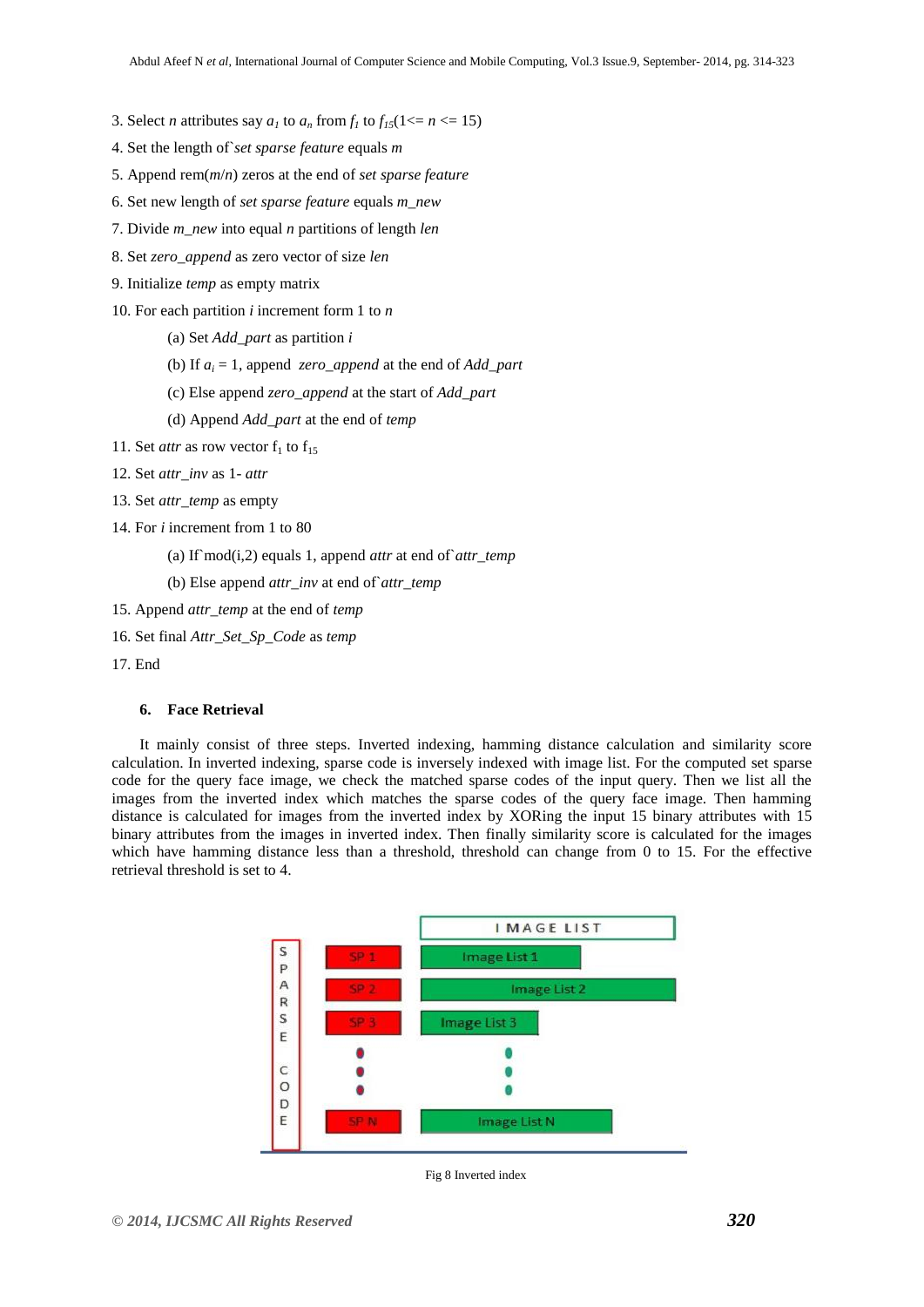Figure 8 shows the inveted indexing of sparse code with image list. Hamming distance is calculated by counting number of ones in the XOR ed output of input with database sparse code matched images from inverted index. Figure 9 shows the computation of hamming distance.

$$
S(i,j) = \begin{cases} Number\ of\ ones\ in\ c_i \cap c_j, \ if\ hamming \le threshold \\ 0, \ otherwise \end{cases} \tag{1}
$$

| Input attribute: 11111 00000 11111              |                    |  |
|-------------------------------------------------|--------------------|--|
| <b>DB</b> images                                | :11110 00100 11110 |  |
| <b>XOR</b>                                      | :00001 00100 00001 |  |
| <b>Hamming Dist</b> = No: of $1's$ in $XOR = 3$ |                    |  |

Fig 9 Computation of hamming distance

Equation 1 shows computation of similarity score.  $S(i,j)$  is the similarity score between image i and j.  $c_i$  and  $c_i$  are the sparse code for the face image i and j. Finally retrieve top 10 similarity scored images as the result of query face image. Figure 10 shows the retrieval results corresponding to query face in Figure 2.



Fig 10 Retrieval result

#### IV.**EXPERIMENTAL RESULTS**

The proposed content based face retrieval technique has been evaluated and compared with an existing content based face retrieval method [1] in the same scenario. The objective is to evaluate the accuracy of retrieving top results and memory utilization for storing sparse code using the proposed technique with respect to existing method. All the algorithms were implemented using MATLAB.

Error rate analyses the number of false retrieval related to query image. For this, consider 500 results obtained from 50 query images in the database. 50 images consist of 5 persons and each person has 10 images each. Each of 50 images given as query image and analysed retrieval results. It also analysed top n results, where n varies from 1 to 10. Error rate is calculated using the equation 2. Then related improvement in top results is analysed using the equation 3. Figure 11 shows error in to results comparison between existing [1] and proposed method.



Fig 11 Error in top results comparison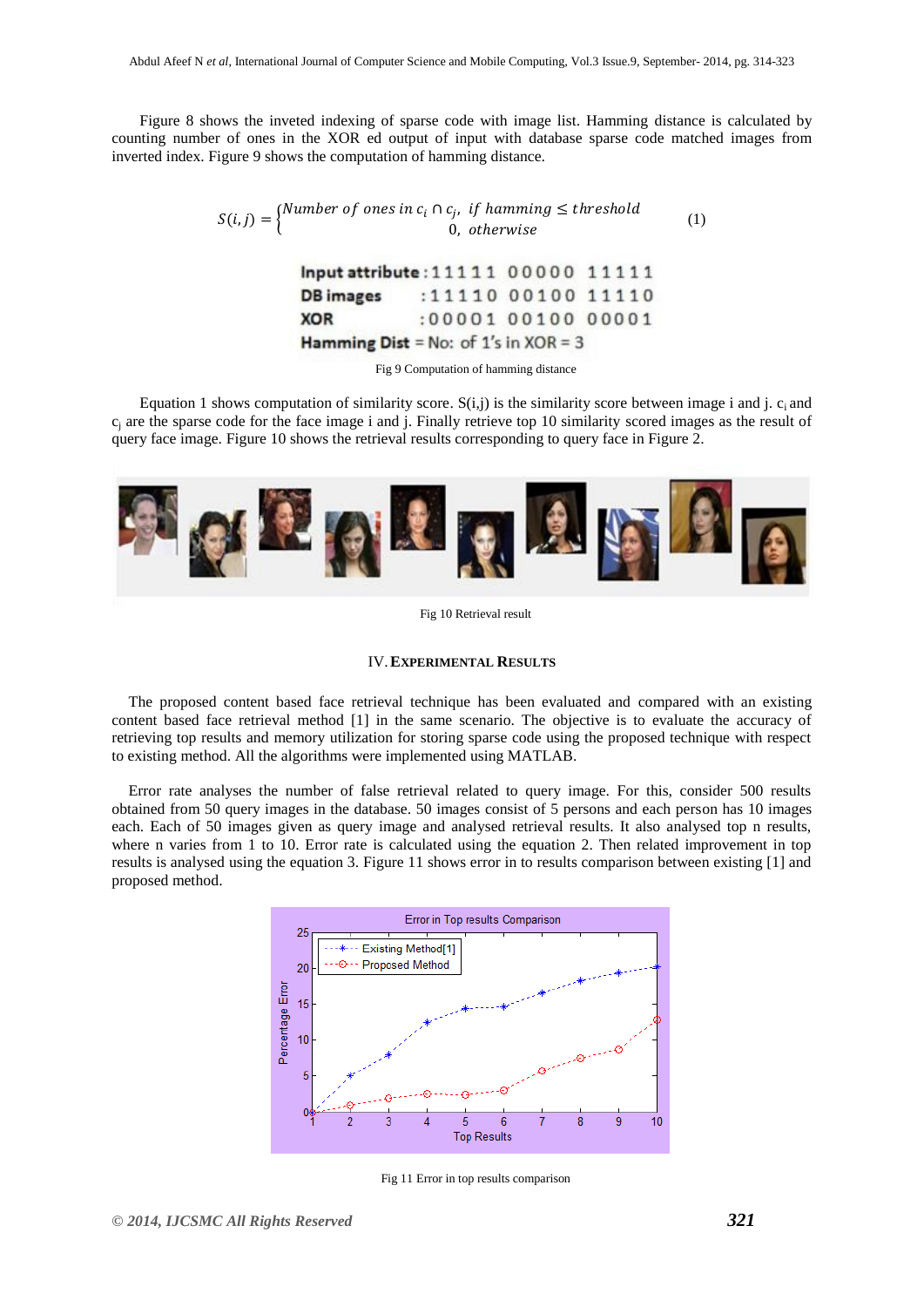$$
Error\ TOP(N) = \frac{Number\ of\ false\ detection\ in\ 50\ image's\ retrieval}{50*N} * 100 \tag{2}
$$

 $\frac{Error\,TOP(N)[1] - Error\,TOP(N)prop}{From\,FOM(N)[1]} * 100$  (3)

 $RelImpr TOP(N) =$ 



Fig 12 Memory usage comparison

Analysing memory aims to count number of sparse codes for storing the face. We analyse average number of sparse codes needed for storing each person's face in the database and compared with existing method. Experimental results shows that proposed method have better memory utilisation compared to existing method [1]. Average number of sparse code for a person is calculated using equation 4 where *Sparse(i)* is the sparse code for  $i<sup>th</sup>$  face image. Figure 12 shows memory usage comparison between existing [1] and proposed method.

$$
Sparse Average(N) = \frac{\sum_{i=(N-1)*10+10}^{(N-1)*10+10} \text{Number of ones in Sparse}(i)}{10} \tag{4}
$$

## V. **CONCLUSIONS**

An efficient content based face image retrieval system is proposed which uses pose specific component extraction for feature computation. It also proposed a novel set sparse feature algorithm to represent extracted feature as sparse code using a set. Attributes from face are used to further improving the distinguishing power in sparse representation. Finally inverted index is used in retrieval stage. It has applications in automatic f ace annotation, crime investigation etc. This work analysed top results related to a query image with existing method and memory usage. Experimental results shows that proposed method have better top results and efficient in memory usage compared to existing method.

#### **REFERENCES**

- [1] Bor-Chun Chen, Yan-Ying Chen, Yi n-Hsi Kuo, and Wi nston H. Hsu, "Scalable Face Image Retrieval Using Attribute-Enhanced Sparse Codewords", in IEEE Trans on Multimedia, vol. 15, no. 5, Aug 2013.
- [2] U. Park and A. K. Jain, "Face matching and retrieval using soft biometrics", in IEEE Trans. Inf. Forensics Security, vol. 5, no. 3, pp. 406-415, Sep 2010.
- [3] Z. Wu, Q. Ke, J. Sun, and H.-Y. Shum, "Scalable face image retrieval with identity-based quantization and multi-reference re-ranking", inProc. IEEE Conf. Computer Vision and Pattern Recognit, 2010.
- [4] B.-C. Che n, Y.-H . Kuo,Y.-Y. Chen, K.-Y. Chu, and W. Hsu, "Semi-supervised face image retrieval using sparse coding with identity constraint", in in P roc. ACM Mul -timedia, 2011.
- [5] M. Douze, A. Ramisa, and C. Schmid, "Combining attributes and fisher vectors for efficient image retrieval", inProc. IEEE Conf. Computer Vision and Pattern Recognit. 2011.
- [6] N. Kumar, A. C. Berg, P. N. Belhumeur, and S. K. Nayar, "Attribute and simile classifiers for face verification", in Proc. Int. Conf. Computer Vision, 2009.